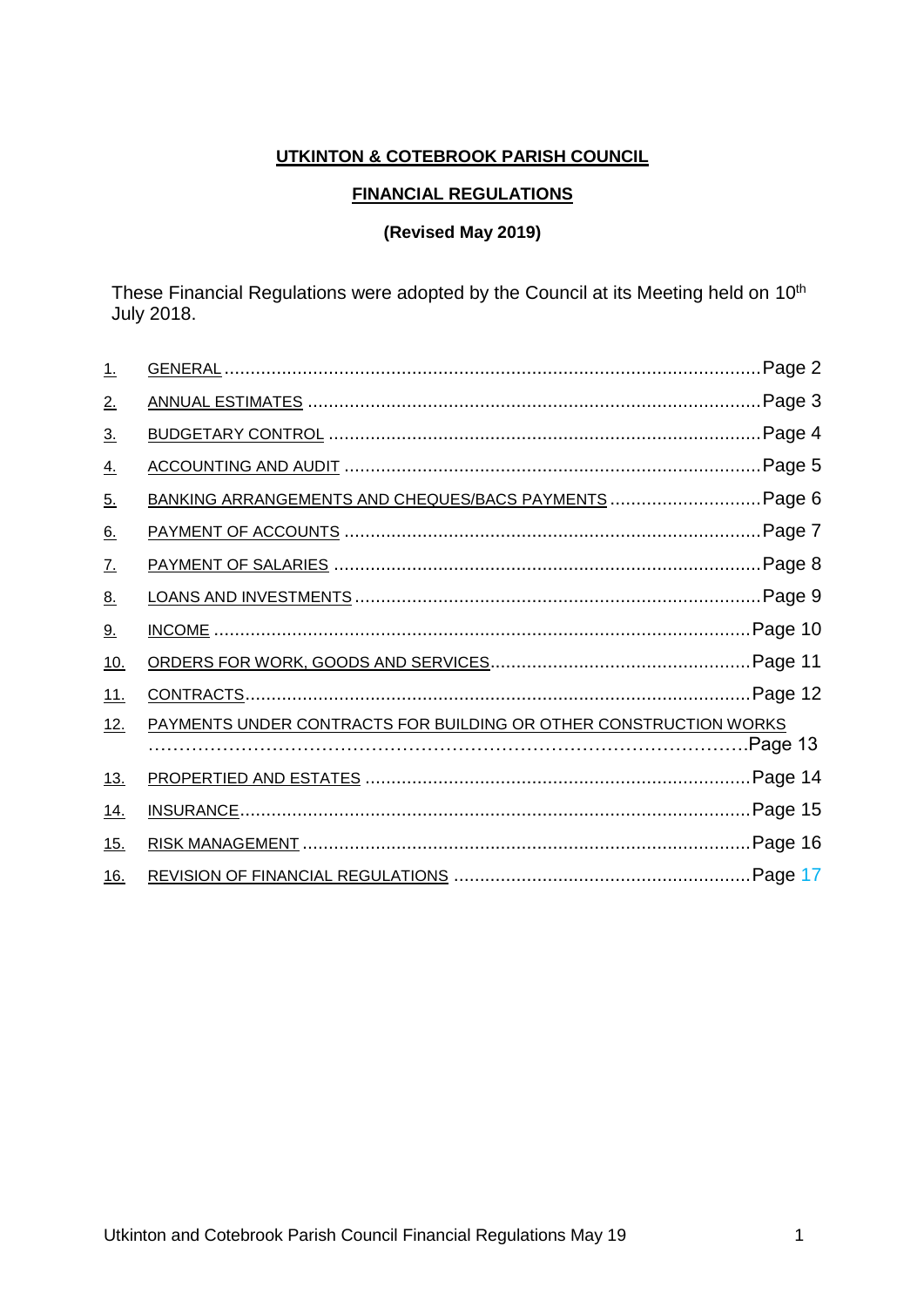# **1. GENERAL**

- 1.1 These financial regulations govern the conduct of the financial transactions of the Council and may only be amended or varied by resolution of the Council.
- 1.2 The Responsible Financial Officer (RFO), shall be the Clerk/RFO who will be under the policy direction of the Council, and shall be responsible for the proper administration of the Council's affairs.
- 1.3 The Clerk/RFO shall be responsible for the production of financial management information.
- 1.4 In these financial regulations, references to the Accounts and Audit Regulations or 'the regulations' shall mean the regulations issued under the provisions of section 27 of the Audit Commission Act 1998, or any superseding legislation, and then in force unless otherwise specified.

In these financial regulations the term 'proper practice' or 'proper practices' shall refer to guidance issued in Governance and Accountability for Local Councils – a Practitioners' Guide (England) issued by the Joint Practitioners Advisory Group (JPAG), available from the websites of NALC and the Society for Local Council Clerks (SLCC) or Governance and Accountability for Local Councils in Wales - A Practitioners' Guide, available from the websites of One Voice Wales (OVW) and SLCC as appropriate.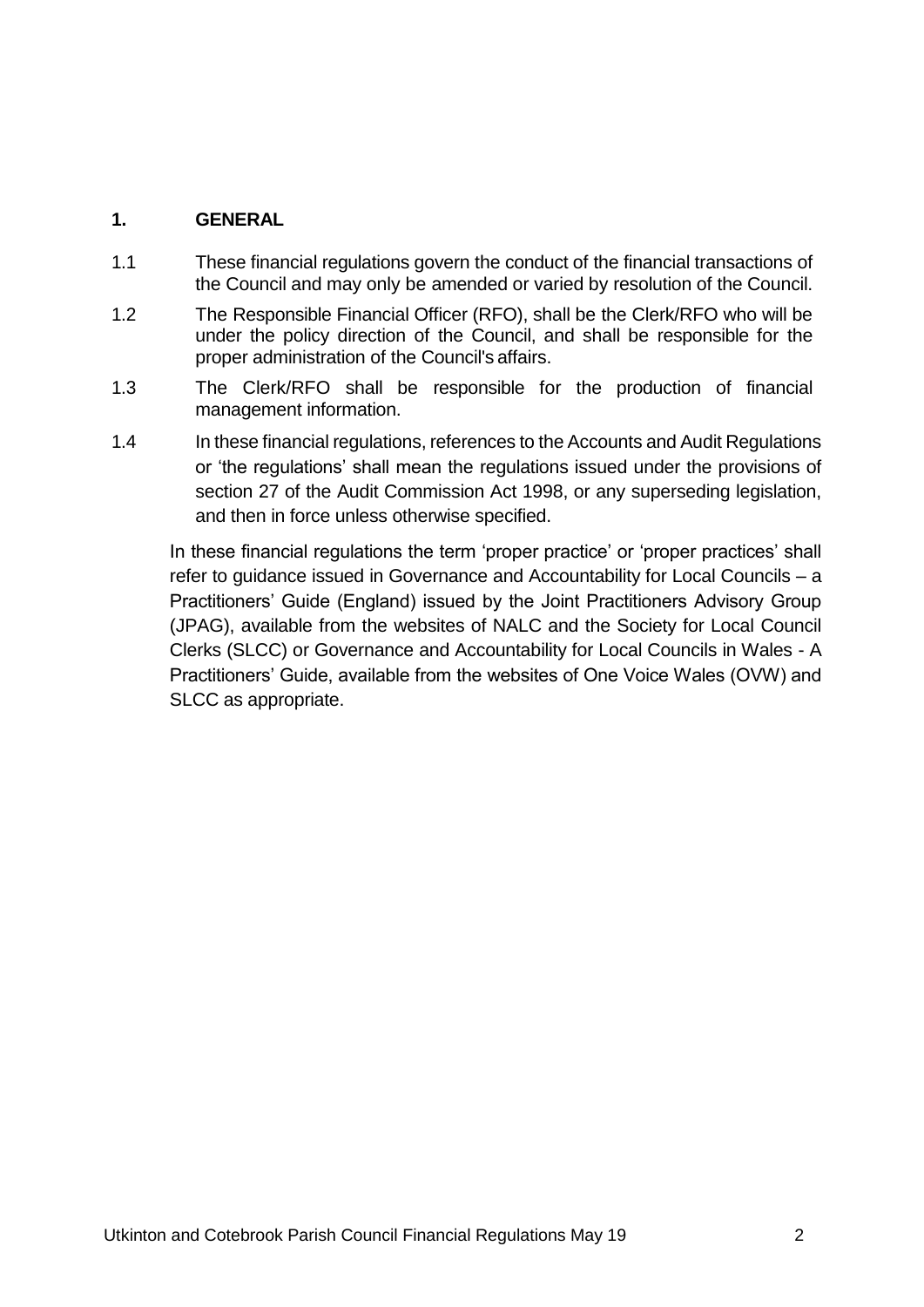## **2. ANNUAL ESTIMATES**

- 2.1 Each Committee, where they exist, shall formulate and submit proposals to the Council in respect of revenue and capital costs for the following financial year not later than the end of October eachyear.
- 2.2 Detailed estimates of all receipts and payments for the year shall be prepared each year by the clerk.
- 2.3 The Council shall review the estimates not later than the end of November each year and shall fix the Precept to be levied for the ensuing financial year. Each member will be supplied with a copy of the approvedestimates.
- 2.4 The council shall fix the precept (council tax requirement), and relevant basic amount of council tax to be levied for the ensuing financial year not later than by the end of January each year. The RFO shall issue the precept to the billing authority and shall supply each member with a copy of the approved annual budget.
- 2.5 The annual budgets shall form the basis of financial control for the ensuing year.
- 2.6 The Council shall prepare and have regard to the annual forecast of Revenue and Capital Receipts and Payments which shall be prepared at the same time as the annual Budget or Estimates.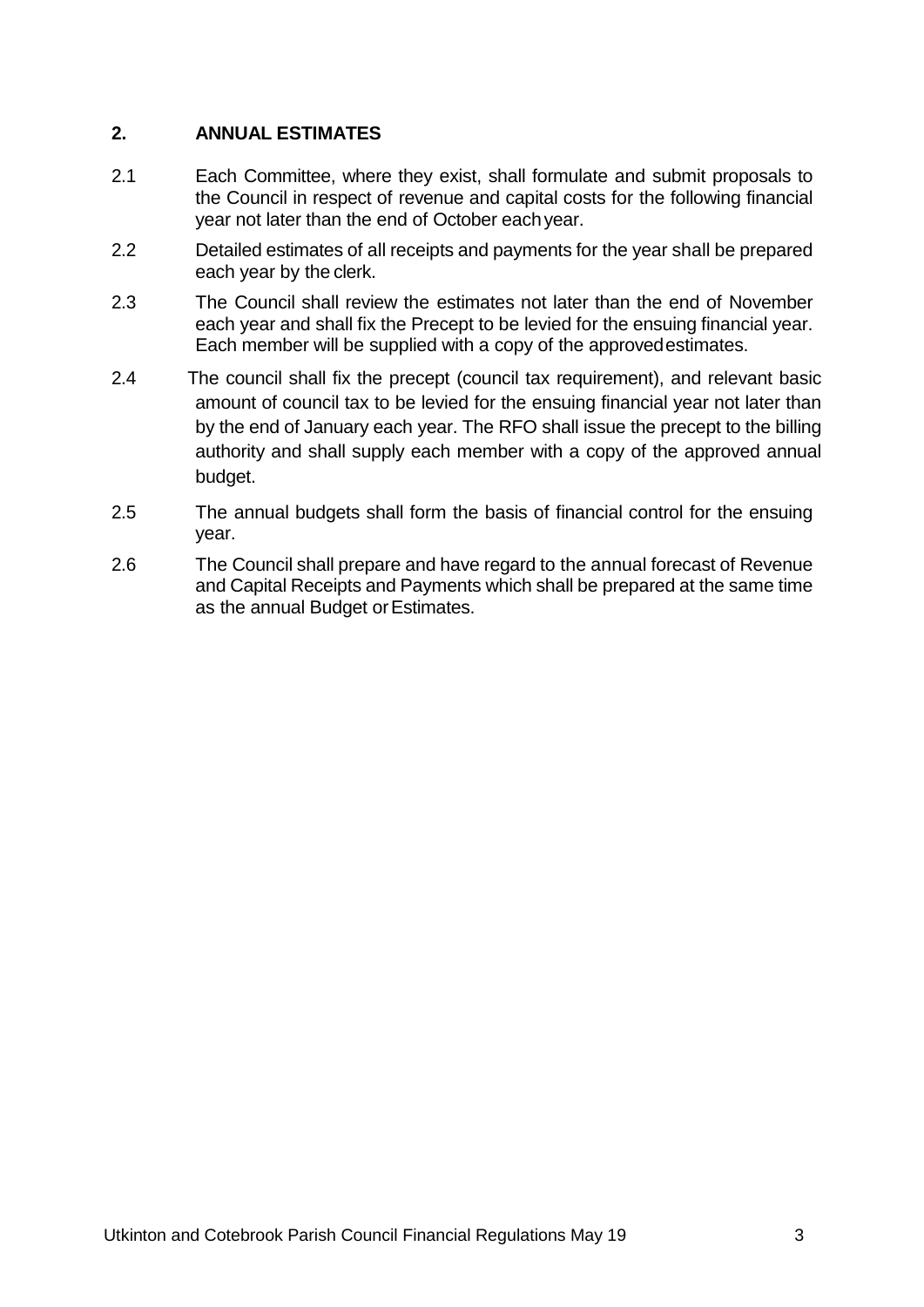## **3 BUDGETARY CONTROL**

- 3.1 Expenditure on revenue items may be incurred up to the amounts included in the approved budget.
- 3.2 No expenditure may be incurred that will exceed the amount provided in the revenue budget, except by permission of the Council.
- 3.3 The Clerk/RFO shall quarterly provide the Council with a statement of receipts and payments to date under each head of the budgets, comparing actual expenditure against that planned.
- 3.4 The Clerk/RFO may incur expenditure on behalf of the Council which is necessary to carry out any repair replacement or other work which is of such extreme urgency that it must be done at once, whether or not there is any budgetary provision for the expenditure, subject to a limit of £100. The Clerk/RFO shall report the action to the Chairman of the Council as soon as practicable thereafter.
- 3.5 Unspent provisions in the revenue budget shall not be carried forward to a subsequent year.
- 3.6 No expenditure shall be incurred in relation to any capital project and no contract entered into or tender accepted involving capital expenditure unless the Council is satisfied that the necessary funds are available, or the requisite external grant approval has been obtained.
- 3.7 All capital works shall be administered in accordance with the Council's standing orders and financial regulations relating to contracts.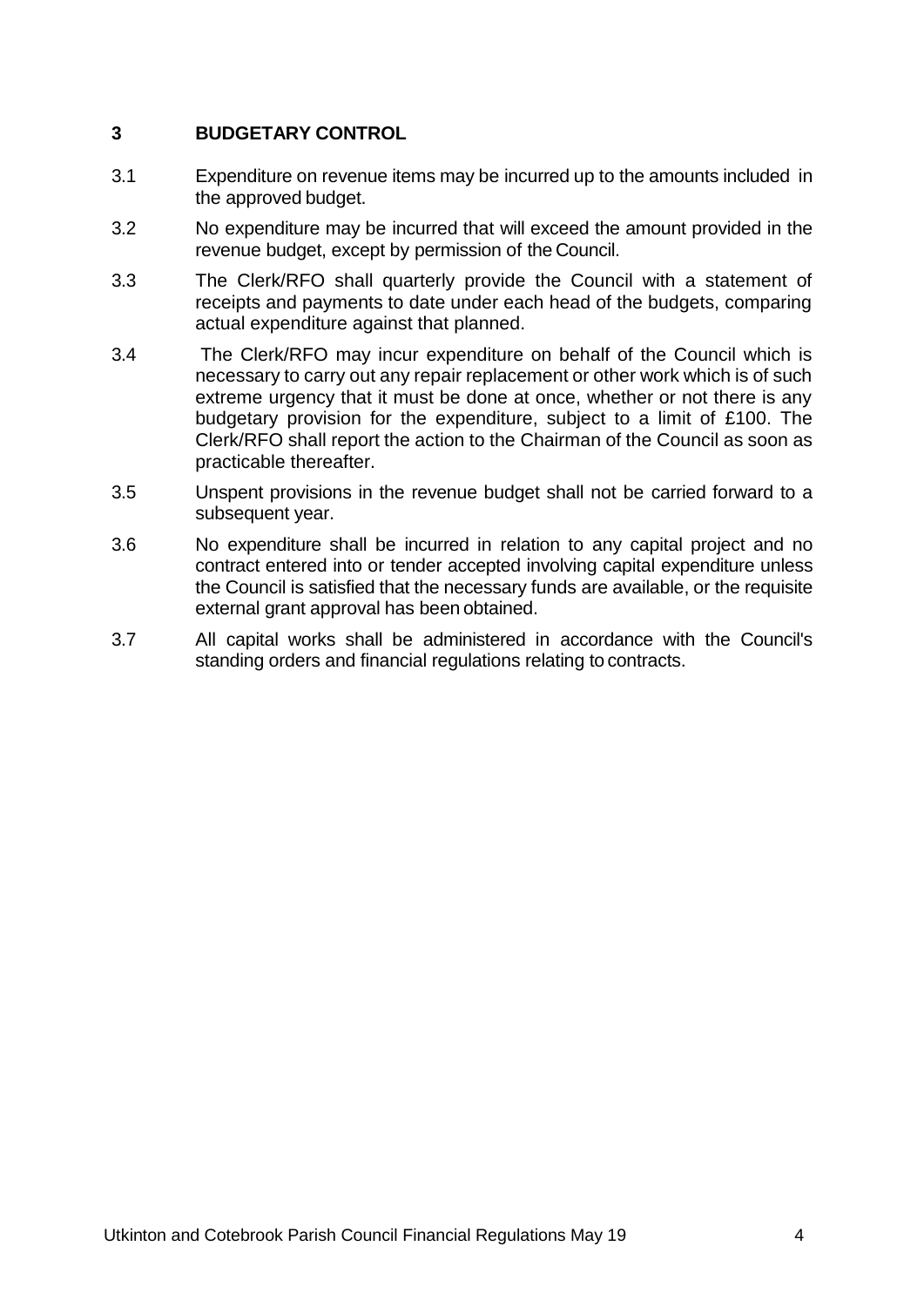# **4. ACCOUNTING AND AUDIT**

- 4.1 All accounting procedures and financial records of the council shall be determined by the RFO in accordance with the Accounts and Audit Regulations, appropriate Guidance and proper practices.
- 4.2 The Clerk/RFO shall be responsible for completing the annual statement of accounts, annual report, and any related documents of the council contained in the Annual Return (as specified in proper practices) as soon as practicable after the end of the financial year and shall submit them and report thereon to the Council at the April Meeting of Council.
- 4.3 The Clerk/RFO shall be responsible for completing the Accounts of the Council contained in the Annual Return (as supplied by the Auditor appointed from time to time by the Audit Commission) and for submitting the Annual Return for approval and authorisation by the Council by the June meeting of Council.

The Clerk/RFO shall be responsible for ensuring that there is adequate and effective system of internal audit of the Council's accounting, financial and other operations in accordance with proper practices.

- 4.4 The Internal Auditor shall carry out the work required by the Council, with a view to satisfactory completion of the Internal Auditor's Report section of the Annual Return as complied annually by the Audit Commission. The Internal Auditor, who shall be competent and independent of the operations of the Council, shall report to Council in person with a minimum of one annual report in respect of each financial year.
- 4.5 The Clerk/RFO shall, as soon as practicable, shall make arrangements for the exercise of electors' rights in relation to the accounts including the opportunity to inspect the accounts, books, and vouchers and display or publish any notices and statements of account required by Audit Commission Act 1998, or any superseding legislation, and the Accounts and Audit Regulations.
- 4.6 The Clerk/RFO shall, without undue delay, bring to the attention of councillors any correspondence or report from the Internal or External Auditor, unless the correspondence is of a purely administrative matter.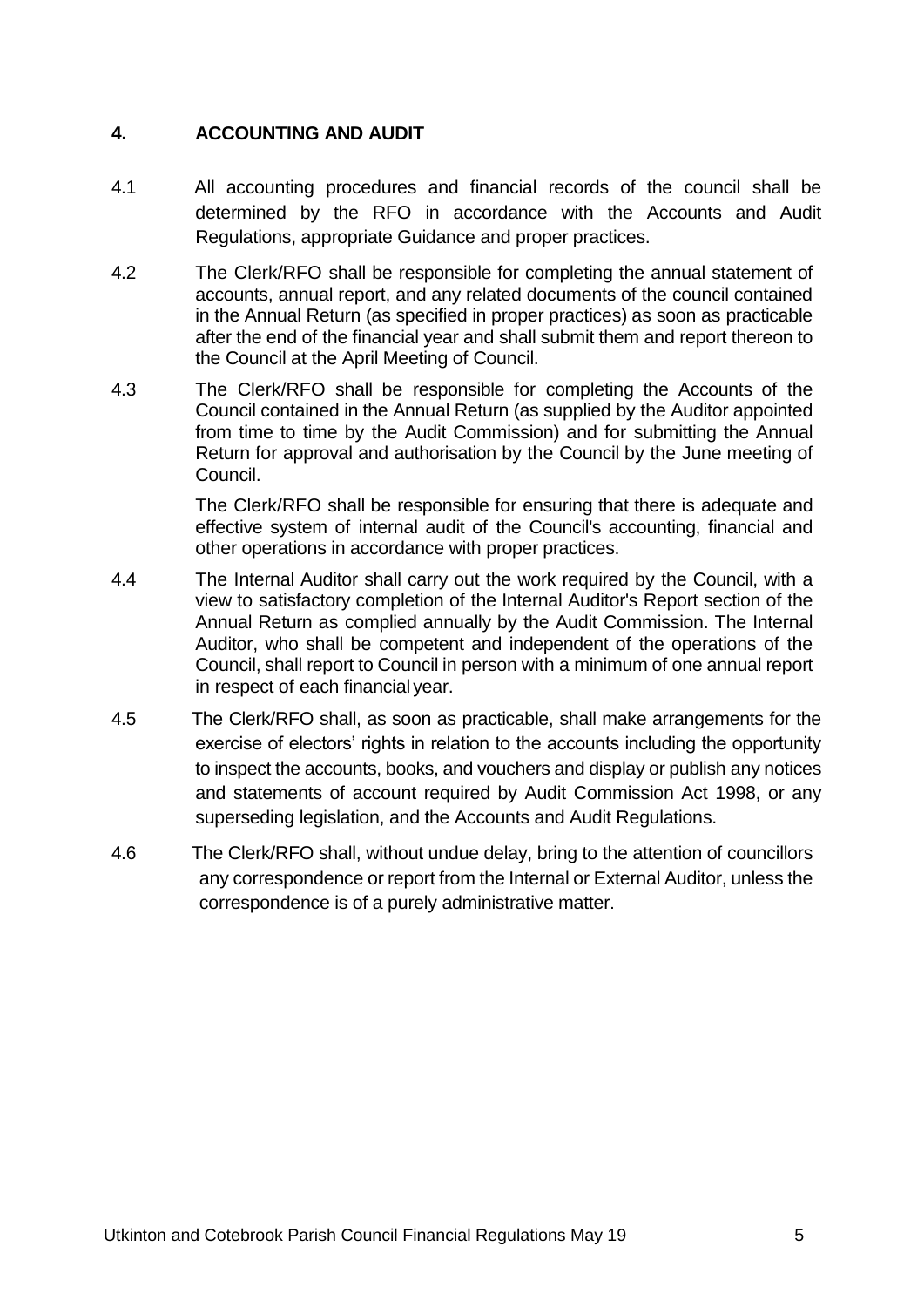#### **5. BANKING ARRANGEMENTS AND CHEQUES/BACS PAYMENTS**

- 5.1 The Council's banking arrangements shall be made by the Clerk/RFO and approved by the Council. They shall be regularly reviewed for efficiency.
- 5.2 A schedule of the payments required, forming part of the Agenda for the Meeting, shall be prepared by the Clerk/RFO and, together with the relevant invoices, be presented to Council. If the schedule is in order it shall be authorised by a resolution of the Council the resolution shown in the Minutes of the Meeting.
- 5.3 Cheques/BACS payments drawn on the bank account in accordance with the schedule referred to in paragraph 5.2 or in accordance with paragraph 6.4, shall be signed by the two members of Council who proposed and seconded the payment
- 5.4 To indicate the agreement of the details shown on the cheque the. two signatories should also initial the cheque counterfoil and sign the relevant invoice.
- 5.5 The Clerk/RFO should complete a bank reconciliation every quarter and present it as part of the agenda of the next councilmeeting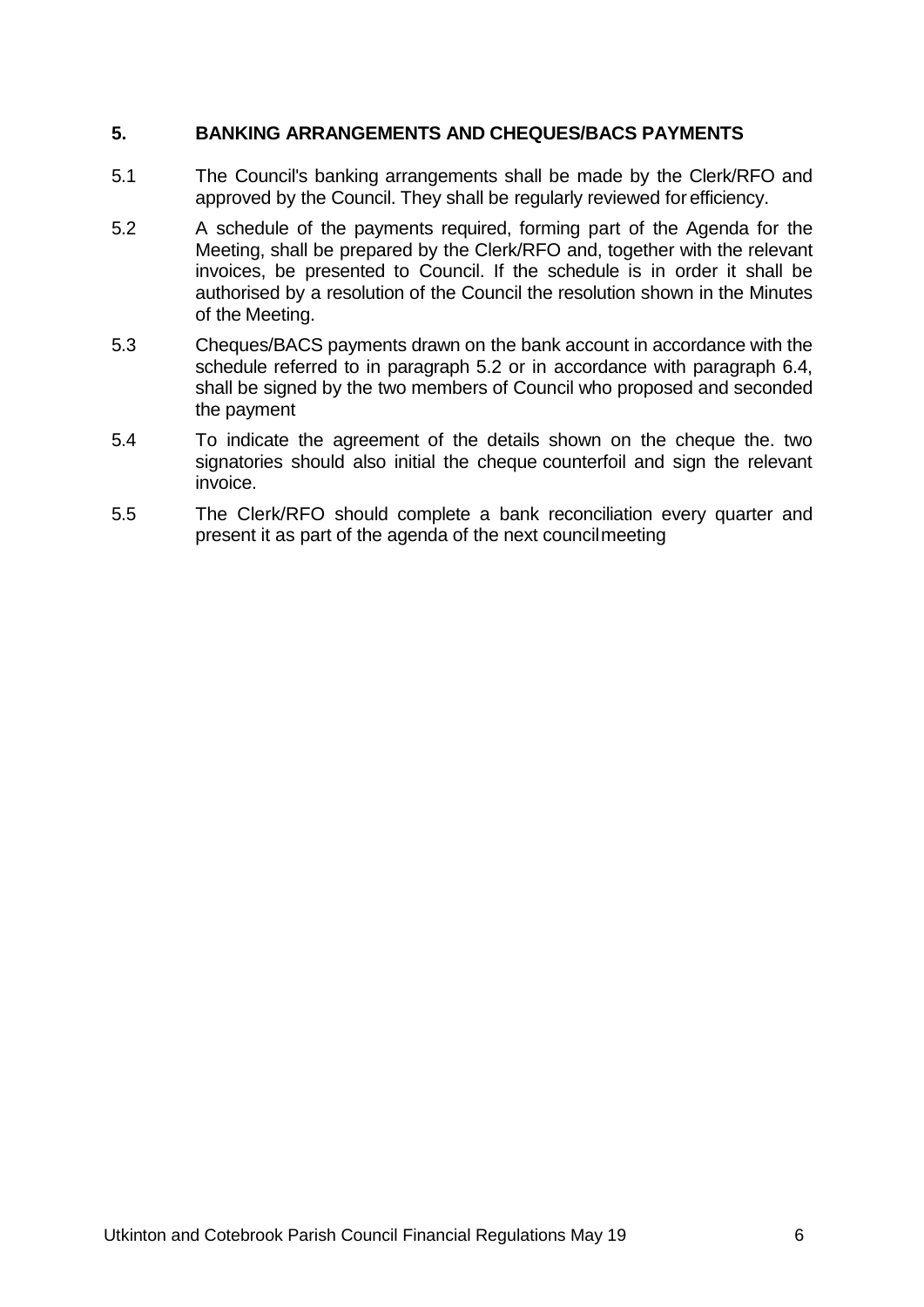## **6 PAYMENT OF ACCOUNTS**

- 6.1 All payments shall be affected by cheque or BACS, drawn on the Council's bankers.
- 6.2 All invoices for payment shall be examined, verified and certified by the Clerk. The Clerk/RFO shall satisfy him/herself that the work, goods or services to which the invoice relates shall have been received, carried out, examined and approved.
- 6.3 The Clerk/RFO shall examine invoices in relation to arithmetic accuracy and shall analyse them to the appropriate expenditure heading. The Clerk/RFO shall take all steps to present for approval all invoices submitted, and which are in order, at the next available Council Meeting.
- 6.4 For BACS payments, refer to the procedure details in the Risk Assessment Document.
- 6.5 If a payment is necessary to avoid a charge to interest under the Late Payment of Commercial Debts (Interest) Act 1998, and the due date for payment is before the next scheduled Meeting of Council, where the Clerk/RFO certifies that there is no dispute or other reason to delay payment, the Clerk/RFO may (notwithstanding para 6.3) take all steps necessary to settle such invoices provided that a list of such payments shall be submitted to the next appropriate meeting of Council.
- 6.6 The Council will not maintain any form of cash float. All cash received must be banked intact. Any payments made in cash by the Clerk/RFO (for example for postage or minor stationery items) shall be refunded on a quarterly basis.
- 6.7 The Clerk/RFO has been granted permission to make Emergency Payments up to a maximum amount of £100. Should these powers be exercised, then an email should be sent to the Chair/Vice Chair advising them. These payments should be logged on the Payments Schedule and presented to the Parish Council at the next meeting,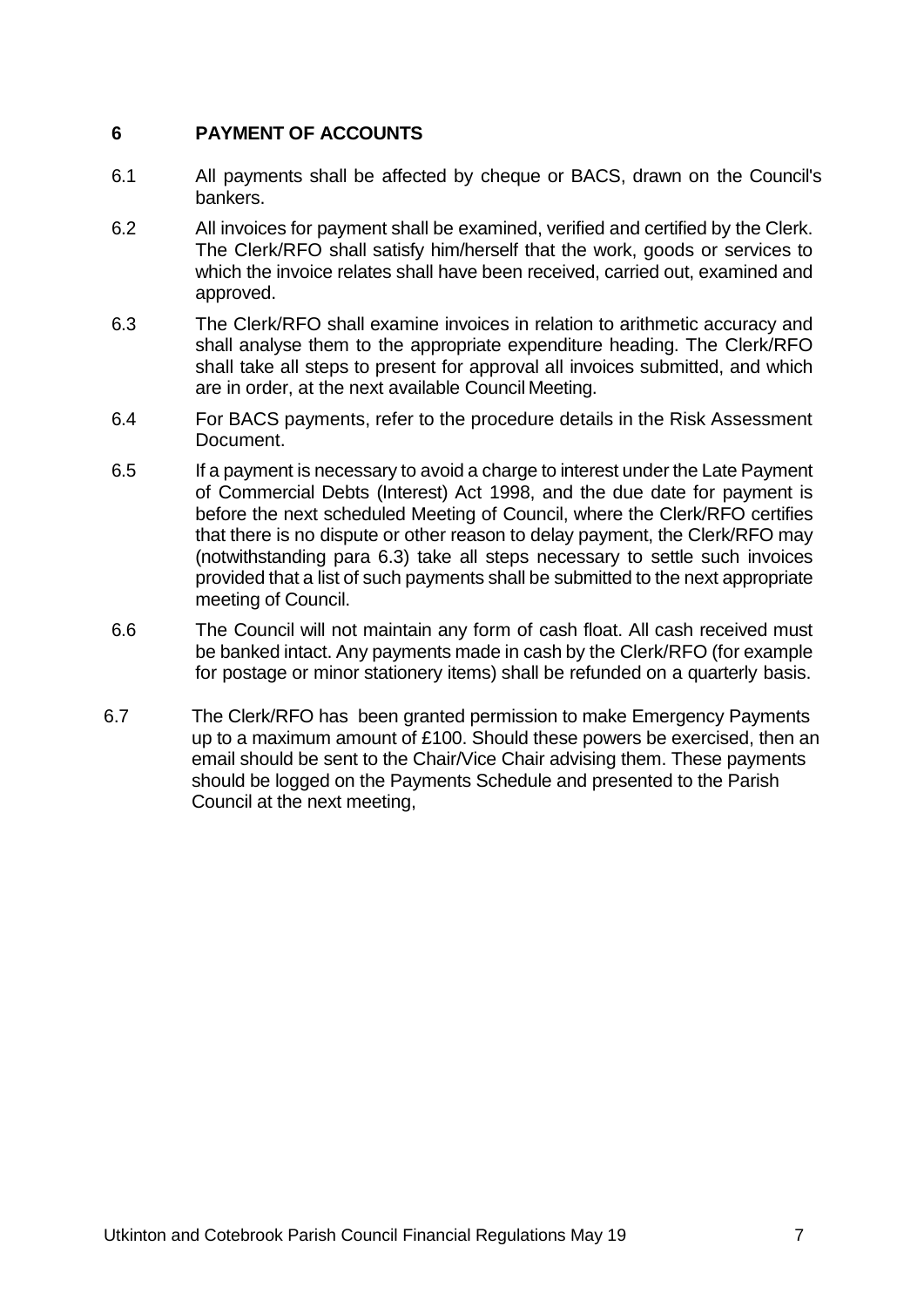# **7 PAYMENT OF SALARIES**

7.1 The payment of all salaries shall be made in accordance with payroll records and the rules of PAYE and National Insurance currently operating, and salaries shall be as agreed byCouncil.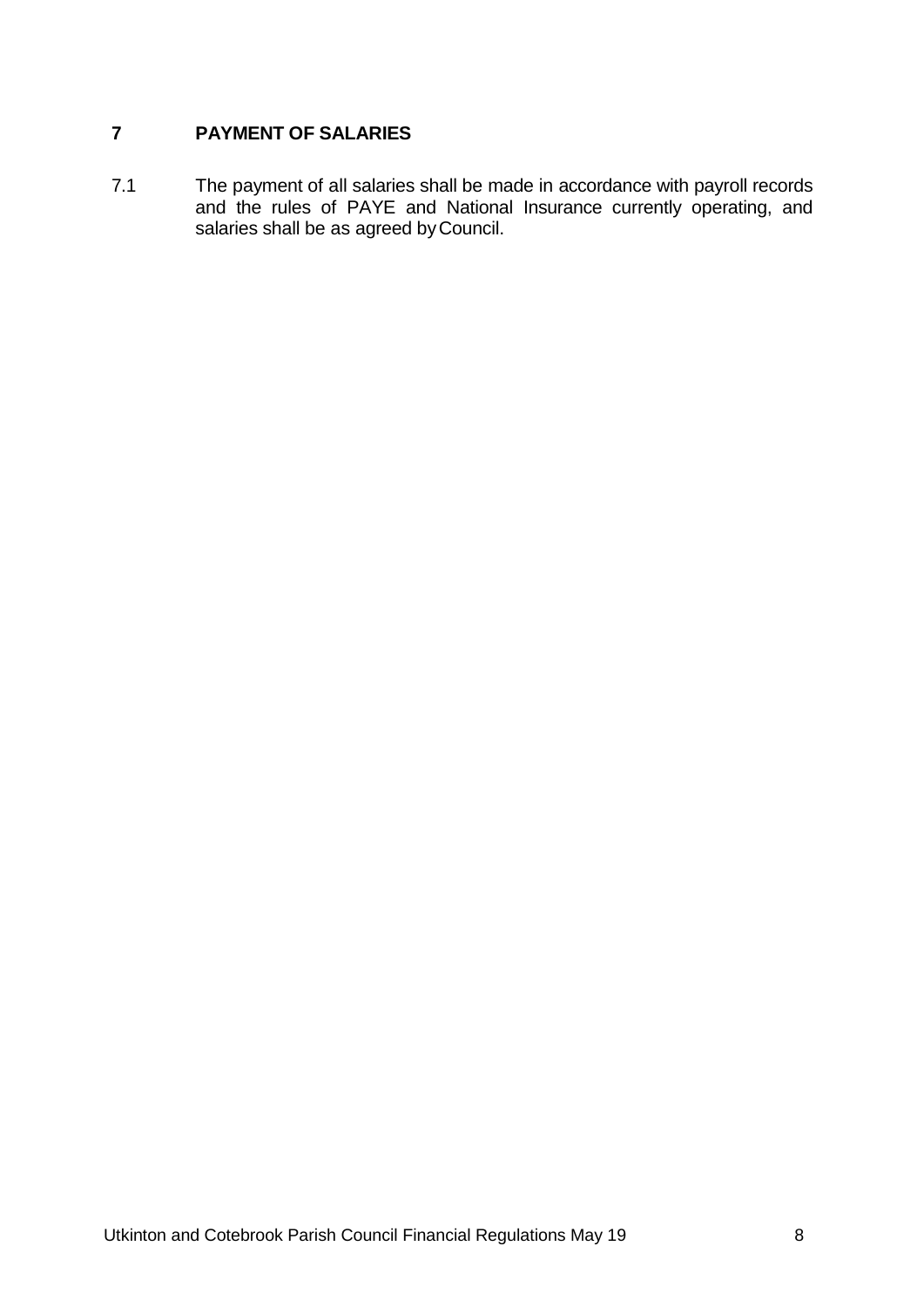## **8 LOANS AND INVESTMENTS**

- 8.1 All loans and investments shall be negotiated in the name of the Council and shall be for a set period inaccordance with Council policy.
- 8.2 The Council's Investment Policy, (where one is in place) shall be in accordance with the Trustee Act 2000, and shall be reviewed on a regular basis (at least annually).
- 8.3 All investments of money under the control of the Council shall be in the name of the Council.
- 8.4 All borrowings shall be affected in the name of the Council, after obtaining any necessary borrowing approval. Any application for borrowing approval shall be approved by Council as to terms andpurpose.
- 8.5 All investment certificates and other documents relating thereto shall be retained in the custody of the RFO.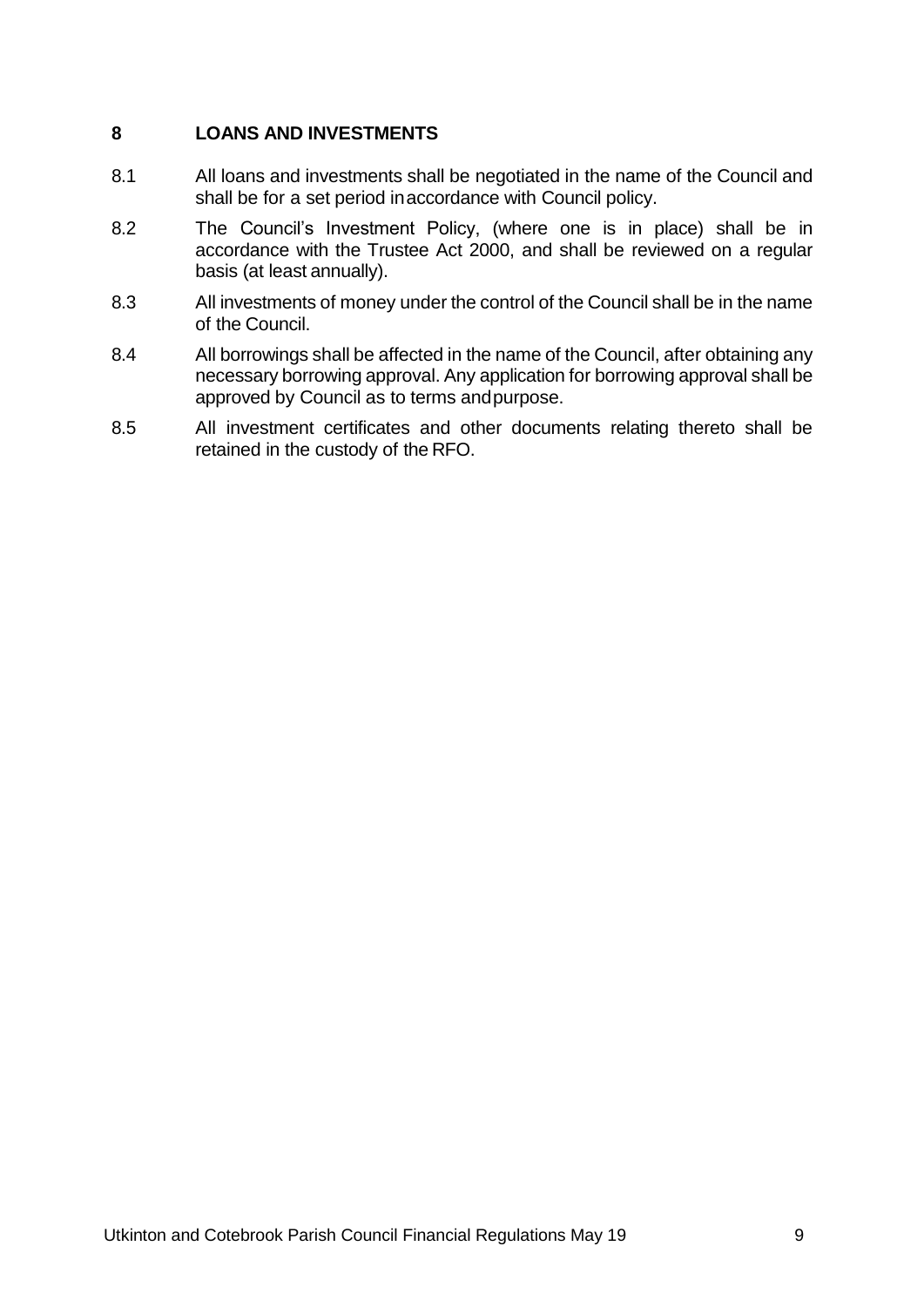# **9 INCOME**

- 9.1 The collection of all sums due to the Council shall be the responsibility of and under the supervision of the Clerk/RFO.
- 9.2 Particulars of all charges to be made for work done, services rendered or goods supplied shall be agreed annually by the Council, notified to the Clerk/RFO and the Clerk/RFO shall be responsible for the collection of all accounts due to the Council.
- 9.3 The Council will review all fees and charges annually, following a report of the Clerk/RFO.
- 9.4 Any sums found to be irrecoverable and any bad debts shall be reported to the Council and shall be written off in theyear.
- 9.5 All sums received on behalf of the Council shall be banked intact with the council's bankers within one calendar month.
- 9.6 The origin of each receipt shall be entered onthe paying-in slip.
- 9.7 Personal cheques shall not be cashed out of money held on behalf of the Council.
- 9.8 The Clerk/RFO shall promptly complete any VAT Return that is required. Any repayment claim due in accordance with VAT Act 1994 section 33 shall be made at least annually coinciding with the financial yearend.
- 9.9 Should any significant sums of cash be received by the Council, the Clerk/RFO shall take such steps as are agreed by the Council to ensure that more than one person is present when the cash is counted in the first instance, that there is a reconciliation to some form of control such as ticket issues, and that appropriate care is taken in the security and safety of individuals banking such cash.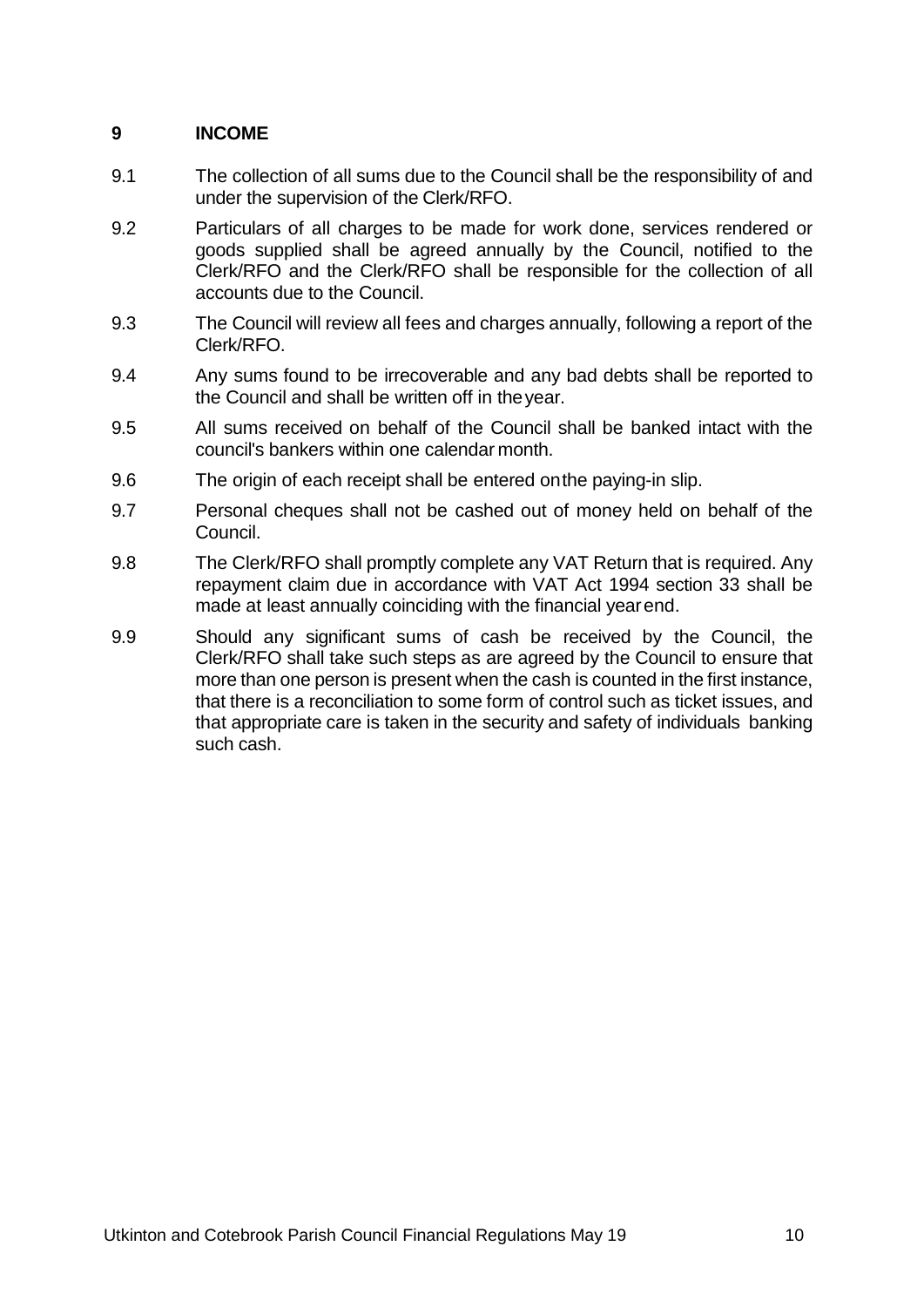## **10 ORDERS FOR WORK, GOODS AND SERVICES**

- 10.1 An official order or letter shall be issued for all work, goods and services. Copies of orders shall be retained.
- 10.2 Any Order books shall be controlled by theclerk.
- 10.3 All members and Officers are responsible for obtaining value for money at all times. All official orders will be issued by the Clerk/RFO who is to ensure, as far as reasonable and practicable, that the best available terms are obtained in respect of each transaction, usually by obtaining three or more quotations or estimates from appropriate suppliers, subject to any de minimis provisions in Regulation 11 (I) below.
- 10.4 The Clerk/RFO shall verify the lawful nature of any proposed purchase before the issue of any order.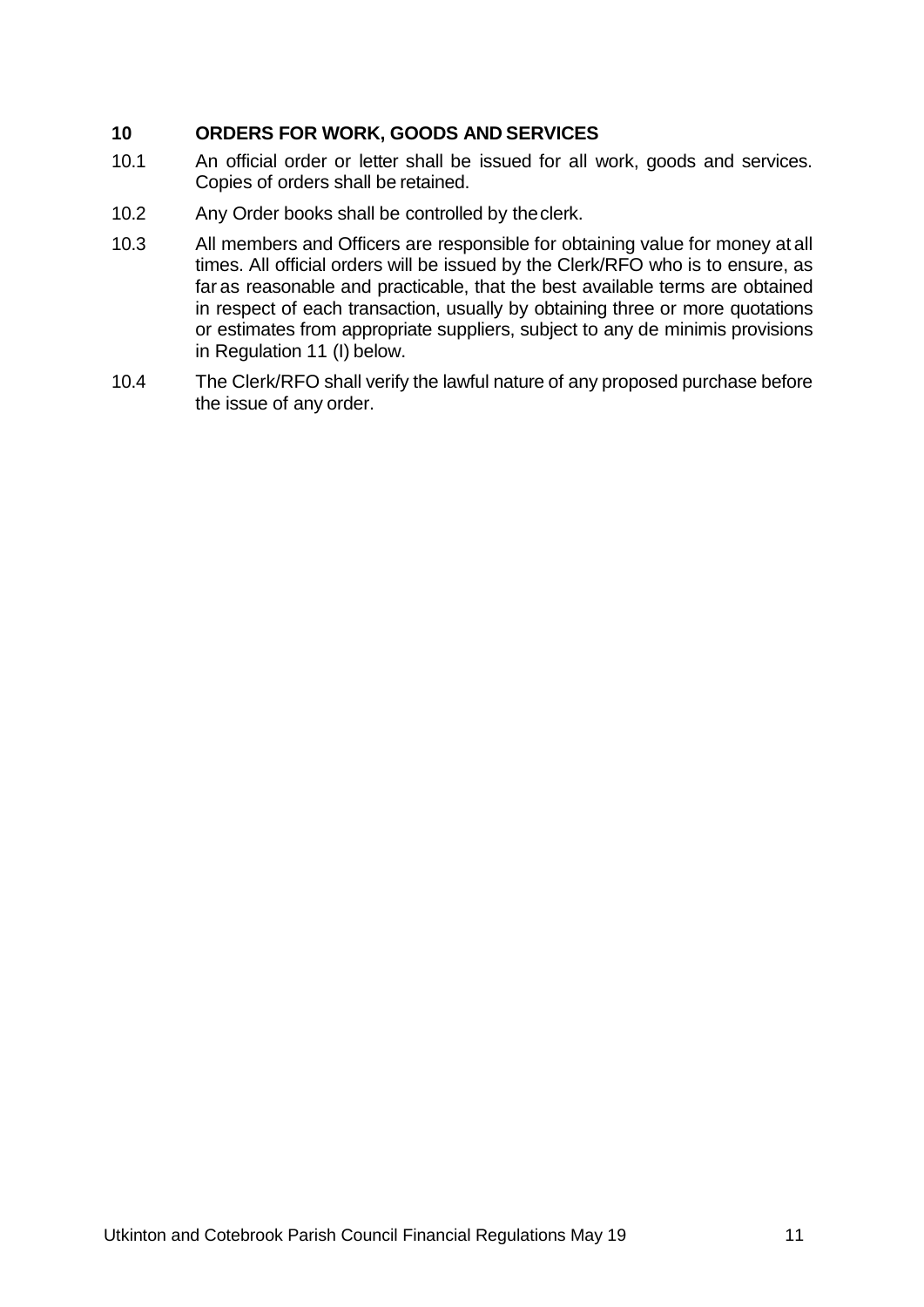# **11 CONTRACTS**

- 11.1 Procedures as to contracts are laid down asfollows:
	- (a) Every contract shall comply with these financial regulations, and no exceptions shall be made otherwise than in an emergency. These regulations shall not apply to contracts which relate to items (i) to (iii) below:
		- (i) for specialist services such as are provided by solicitors, accountants, surveyors and planning consultants;
		- $(i)$  for work to be executed or goods or materials to be supplied which consist of repairs to or parts for existing machinery or equipment or plant;
		- (ii) for work to be executed or goods or materials to be supplied which constitute an extension of an existing contract by theCouncil;
		- (v) for additional audit work of the external Auditor up to an estimated value of £250 (in excess of this sum the Clerk/RFO shall act after consultation with the Chairman and Vice Chairman of Council);
		- (vi) for goods or materials proposed to be purchased which are proprietary articles and/or are only sold at a fixedprice.
	- (b) Where it is intended to enter into a contract exceeding £2,000 in value for the supply of goods or materials or for the execution of works or specialist services other than such goods, materials, works or specialist services as are excepted as set out in paragraph (a) the Clerk/RFO shall invite quotations from at least three firms to be taken from the appropriate approved list.
	- (c) When applications are made to waive financial regulations relating to contracts to enable a price to be negotiated without competition the reason shall be embodied in a recommendation to theCouncil.
	- (d) Such invitation to quote shall state the general nature of the intended contract and the Clerk/RFO shall obtain the necessary technical assistance to prepare a specification in appropriate cases. The invitation shall in addition state that quotes must be addressed to the Clerk/RFO in the ordinary course of business. All quotes shall be opened as they are received and dated with the date of receipt.
	- (e) If less than three quotes are received for contracts above £2,000 or if all the quotes are identical the Council may make such arrangements as it thinks fit for procuring the goods or materials or executing the works.
	- (f) Any invitation to quote issued under this regulation shall contain a statement to the effect of Standing Orders 61, 63and 64.
	- (g) When it is to enter into a contract less than £2,000 but above £500 in value for the supply of goods or materials or for the execution of works or specialist services other than such goods, materials, works or specialist services. The Clerk/RFO shall obtain 2 estimates (priced descriptions of the proposed supply); where the value is below £500, Regulation 10 (3) above shall apply.
	- (j) The Council shall not be obliged to accept the lowest or any quote or estimate.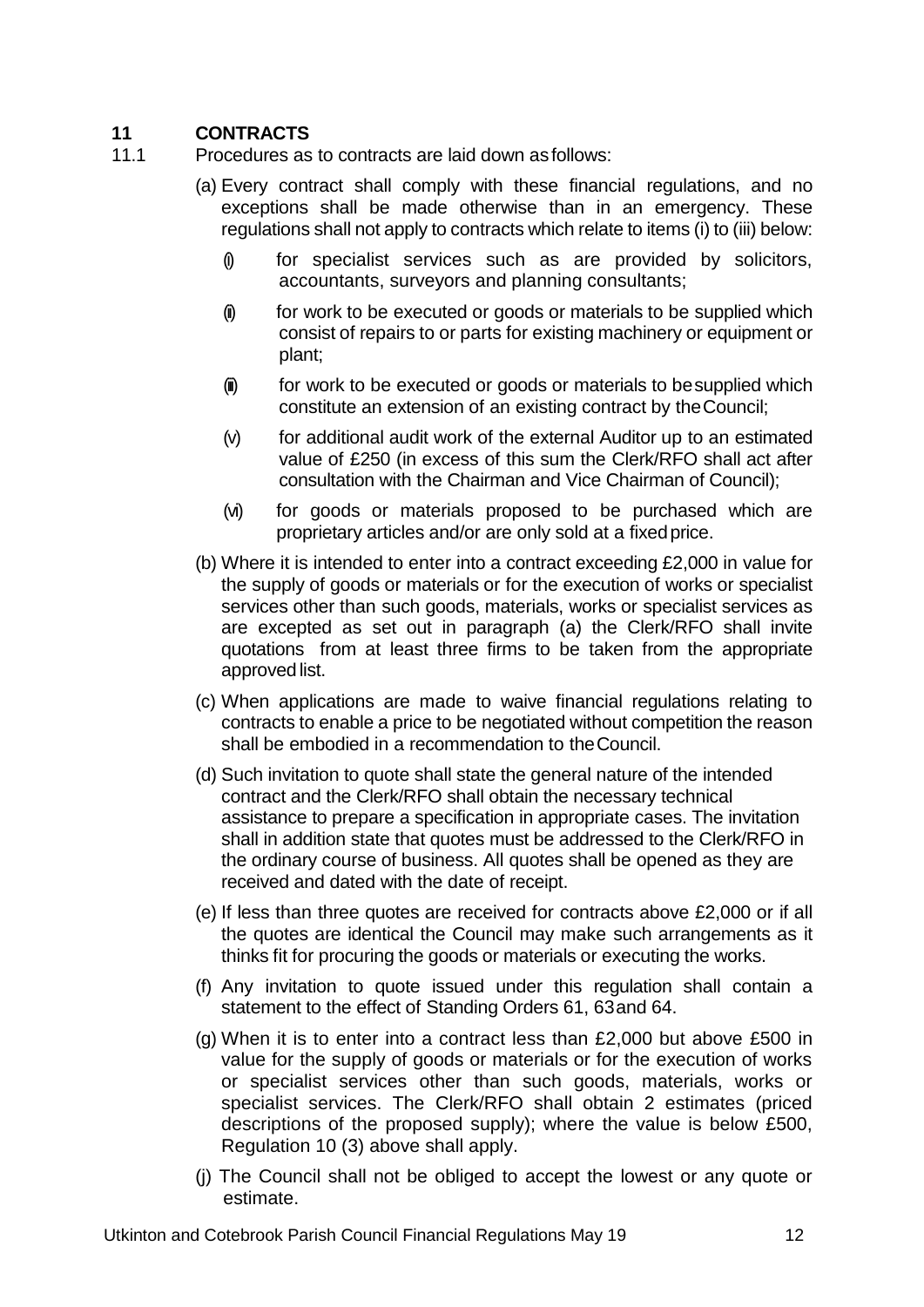#### **12. PAYMENTS UNDER CONTRACTS FOR BUILDING OR OTHER CONSTRUCTION WORKS**

- 12.1 Payments on account of the contract sum shall be made within the time specified in the contract by the Clerk/RFO upon authorised certificates of the architect or other consultants engaged to supervise the contract (subject to any percentage withholding as may be agreed in the particular contract).
- 12.2 Where contracts provide for payment by instalments the Clerk/RFO shall maintain a record of all such payments. In any case where it is estimated that the total cost of work carried out under a contract, excluding agreed variations, will exceed the contract sum of 5% or more a report shall be submitted to the Council.
- 12.3 Any variation to a contract or addition to or omission from a contract must be approved by the Council and Clerk/RFO to the Contractor in writing, the Council being informed where the final cost is likely to exceed the financial provision.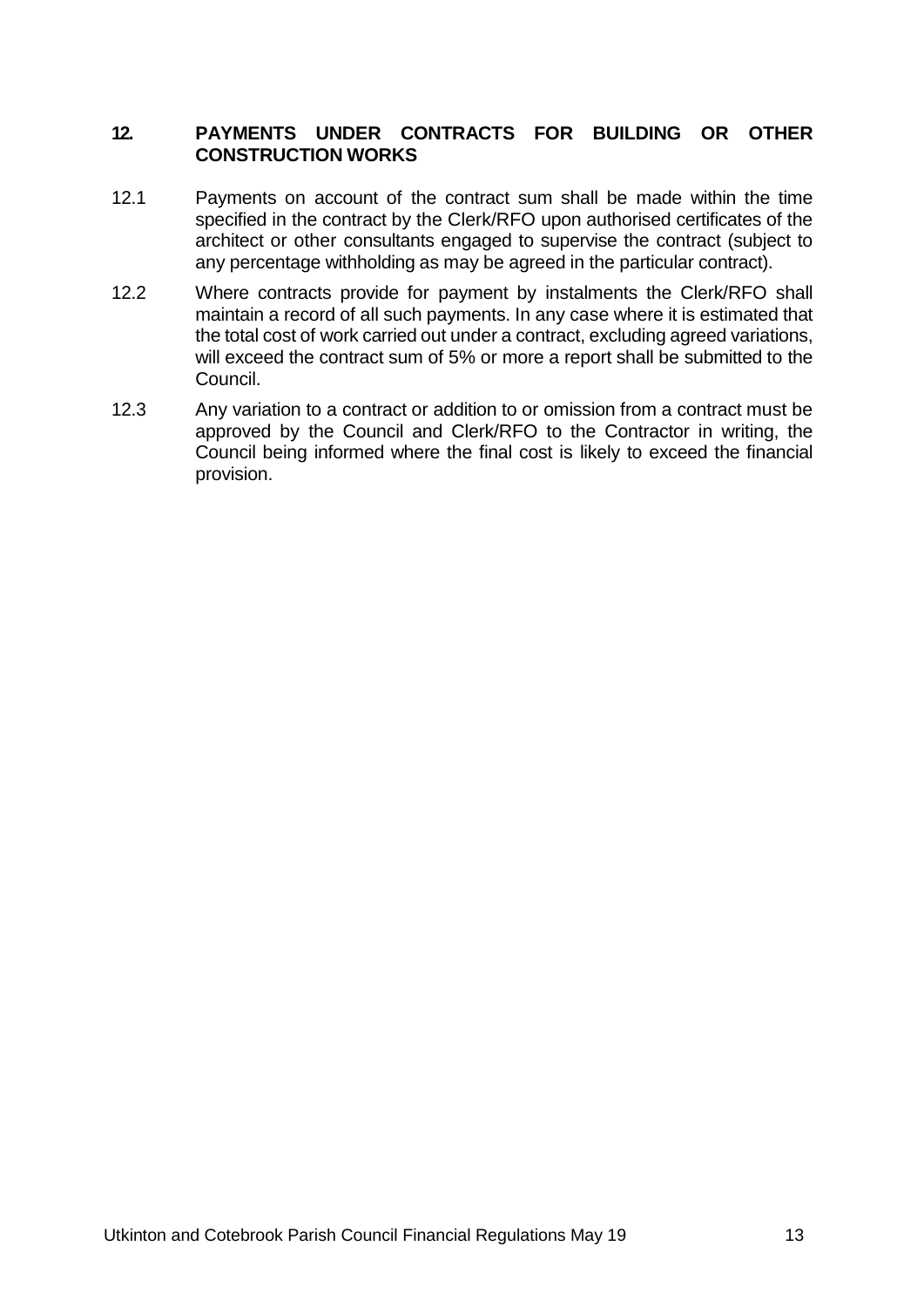## **13 PROPERTIES AND ESTATES**

- 13.1 The Clerk/RFO shall make appropriate arrangements for the custody of all title deeds of properties owned by the Council and shall ensure a record is maintained of all properties owned by the Council, recording the location, extent, plan, reference, purchase details, nature of the interest, tenancies granted, rents payable and purpose for which held in accordance with Accounts and Audit Regulations.
- 13.2 No property shall be sold, leased or otherwise disposed of without the authority of the Council, together with any other consents required by law, save where the estimated value of any one item of tangible movable property does not exceed £50.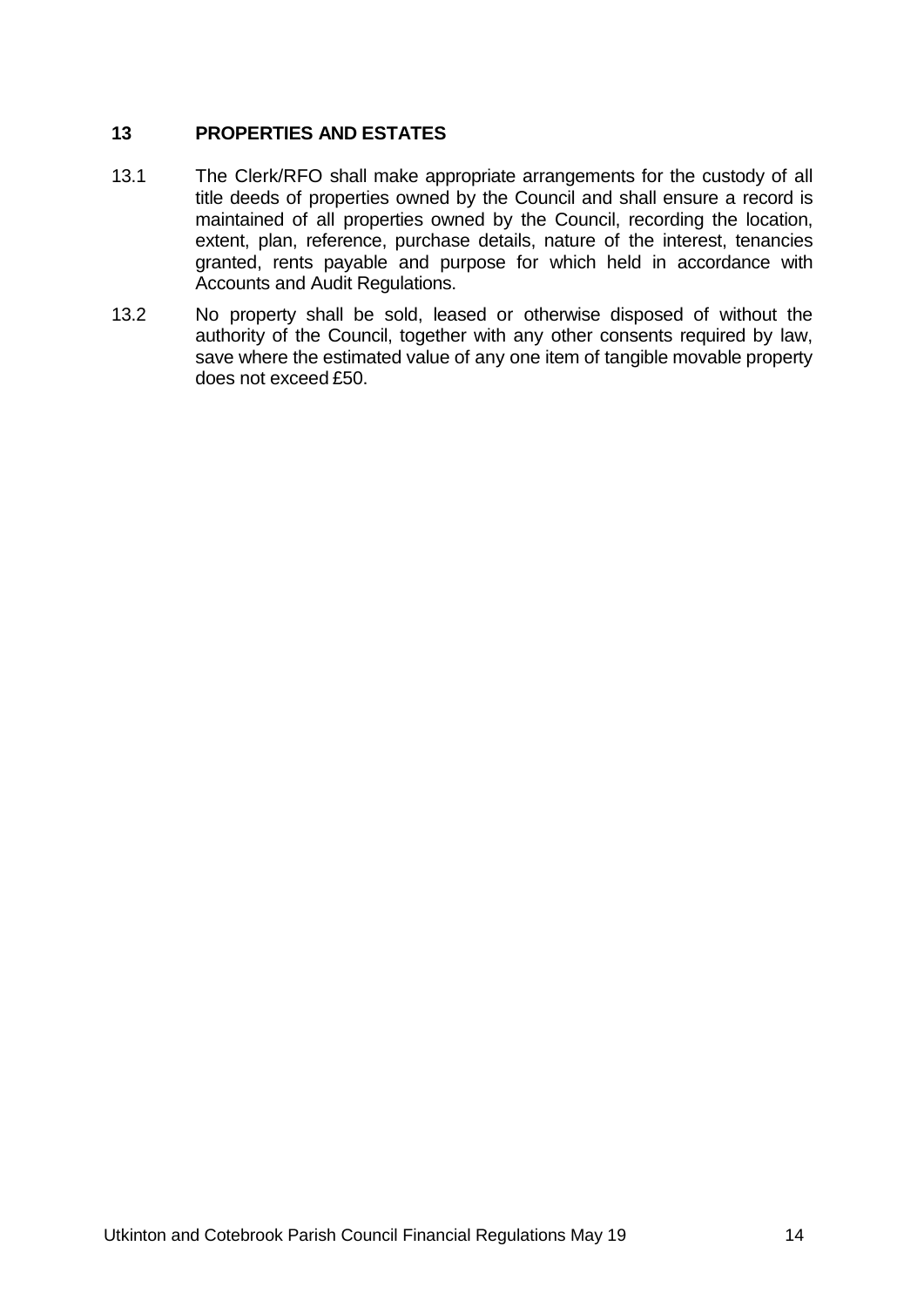#### **14 INSURANCE**

- 14.1 Following an annual risk assessment, the Clerk/RFO shall affect all insurancesand negotiate all claims on the Council's insurers.
- 14.2 The Clerk/RFO shall give prompt notification to the Council of all new risks, or properties, which require to be insured and of any alterations affecting existing insurances.
- 14.3 The Clerk/RFO shall keep a record of all insurances effected by the Council and the property and risks covered thereby and annually reviewit.
- 14.4 The Clerk/RFO shall be notified of any loss liability or damage or of any event likely to lead to a claim, and shall report these to Council at the next available meeting.
- 14.5 All appropriate employees of the Council shall be included in a suitable fidelity guarantee insurance, which shall cover the maximum risk exposure as determined by the Council.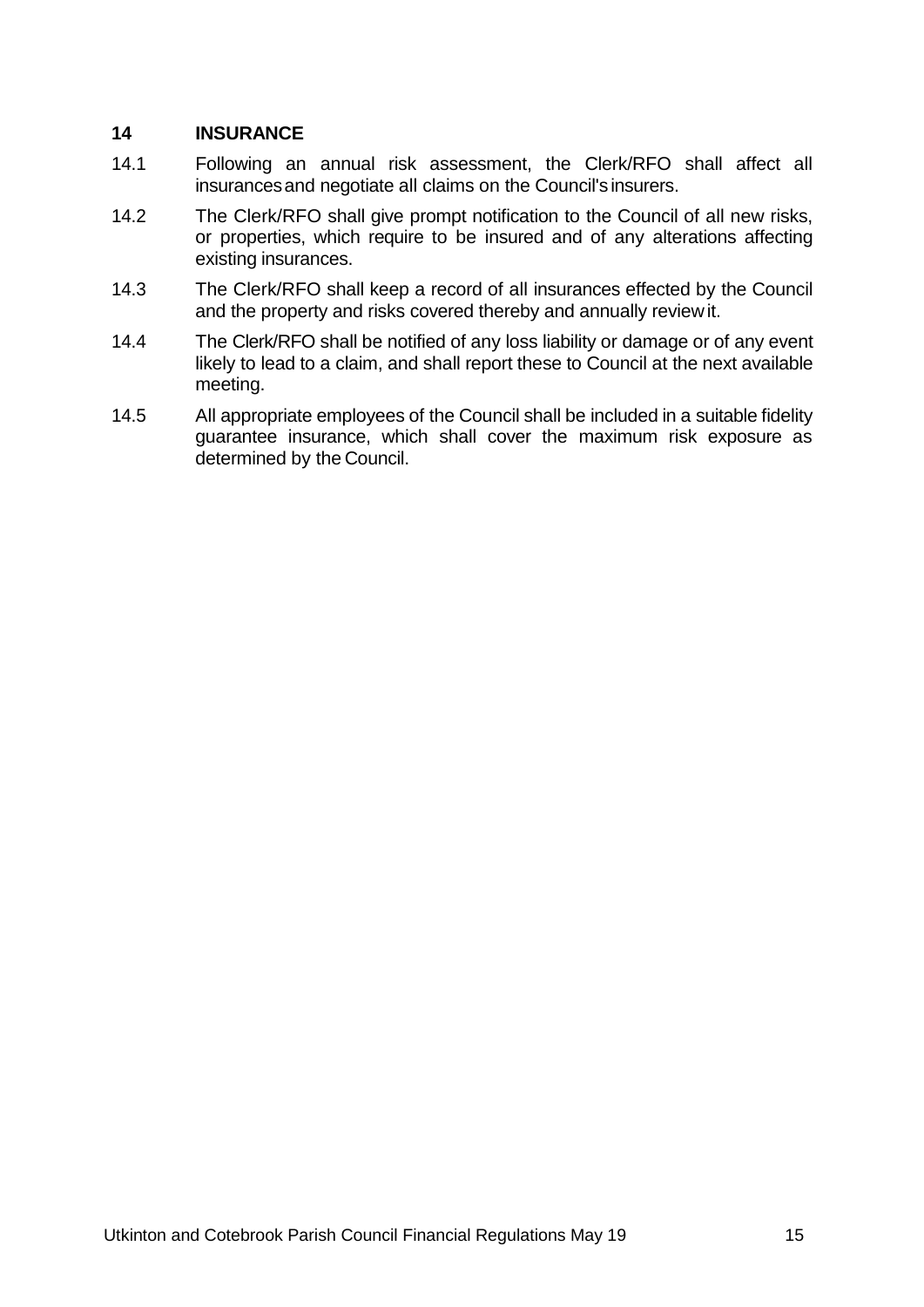#### **15 RISK MANAGEMENT**

- 15.1 The Clerk/RFO shall prepare and promote Risk management policy statements in respect of all activities of the Council.
- 15.2 When considering any new activity the Clerk/RFO shall prepare a draft Risk Management policy for the activity and shall bring a draft addressing the legal and financial liabilities and Risk Management issues that arise to Council for consideration and, if thought appropriate, adoption.